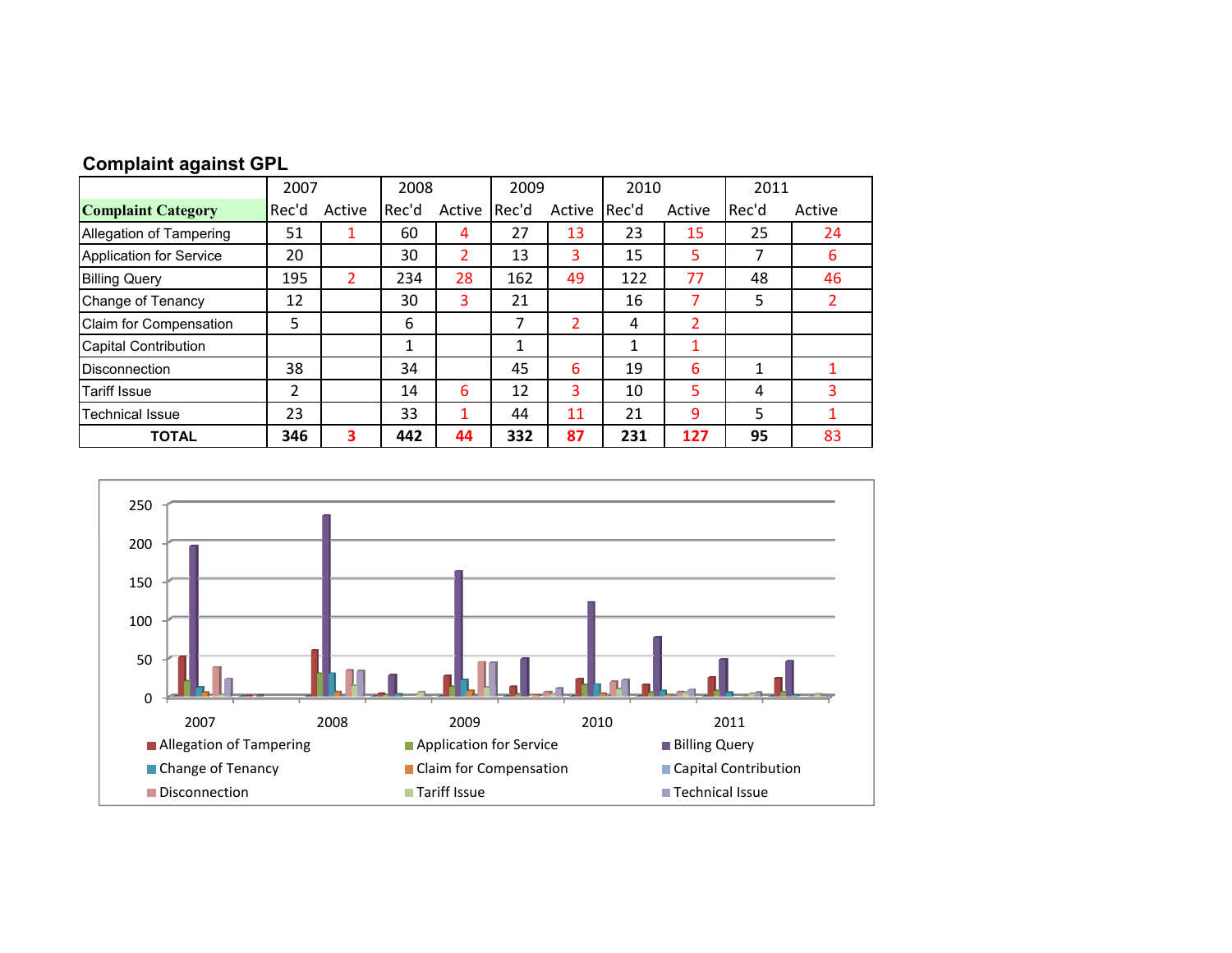## **Complaint against GWI**

|                         | 2007  |        |       | 2008   |       | 2009   |       | 2010   |       | 2011   |
|-------------------------|-------|--------|-------|--------|-------|--------|-------|--------|-------|--------|
| Complaint Category      | Rec'd | Active | Rec'd | Active | Rec'd | Active | Rec'd | Active | Rec'd | Active |
| Application for Service |       |        | 6     |        | 3     |        |       |        | ำ     |        |
| <b>Billing Query</b>    | 37    |        | 89    | 4      | 130   |        | 48    | 14     | 19    | 17     |
| Change of Tenancy       |       |        |       |        |       |        | Ŧ.    |        | 1     |        |
| Compensation            |       |        |       |        |       |        | 1     |        |       |        |
| <b>Disconnection</b>    | 10    |        | 15    | 1      | 16    |        | 13    | 2      | 4     |        |
| <b>Tariff Issue</b>     |       |        | 1     |        | 10    |        | 2     |        |       |        |
| <b>Technical Issue</b>  | 20    |        | 27    |        | 25    |        | 26    | 2      | 2     |        |
| <b>Misc</b>             | 4     |        | 5     |        | 8     |        | 3     |        |       |        |
| <b>TOTAL</b>            | 72    |        | 143   | 5      | 192   | 8      | 95    | 19     | 28    | 22     |

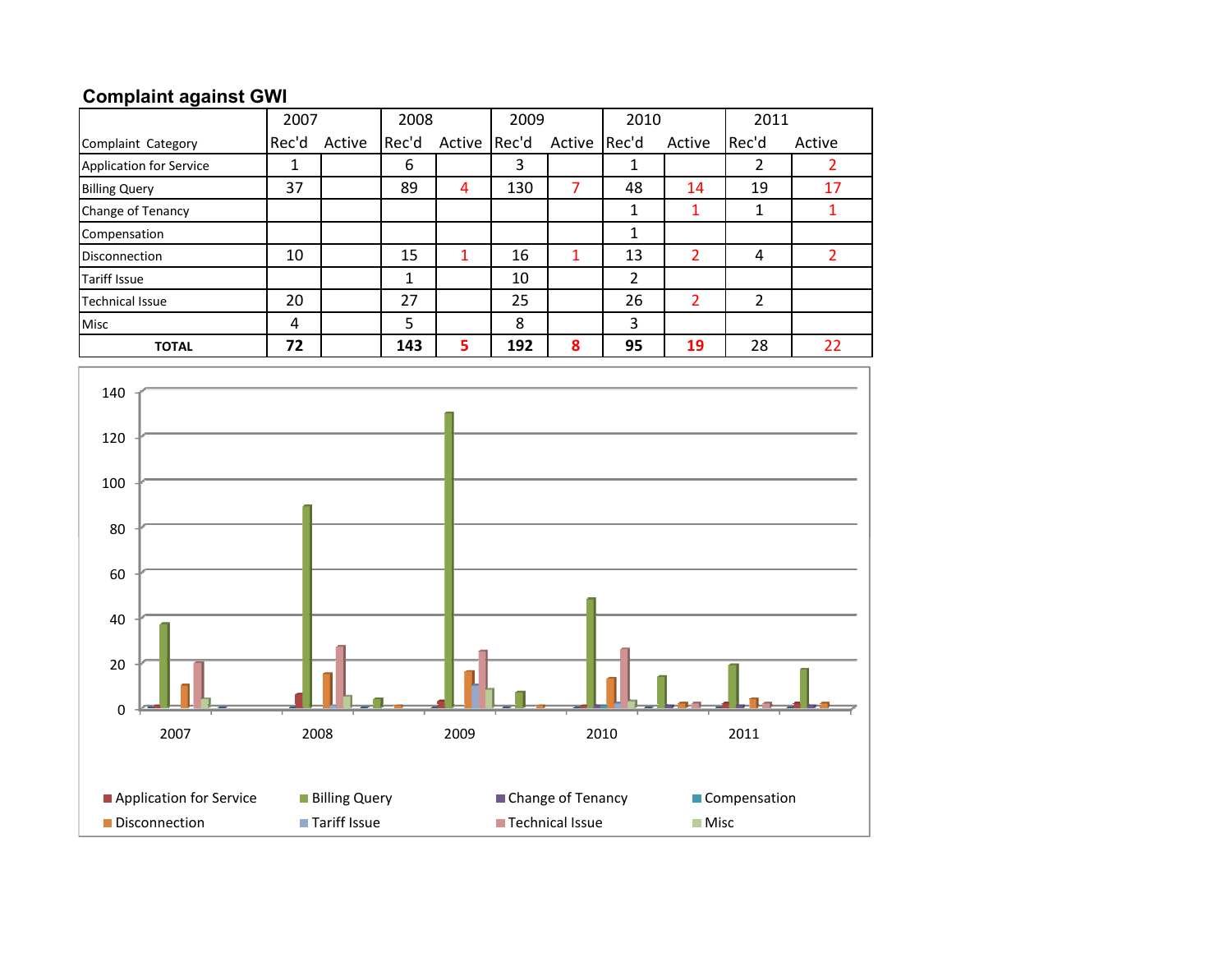## **Complaint against GTT**

|                         | 2007  |        | 2008  |              | 2009 |              | 2010 |        | 2011  |        |
|-------------------------|-------|--------|-------|--------------|------|--------------|------|--------|-------|--------|
| Complaint Category      | Rec'd | Active | Rec'd | Active Rec'd |      | Active Rec'd |      | Active | Rec'd | Active |
| Application for Service | 19    |        | 18    |              | 15   |              | 9    | 4      |       |        |
| <b>Billing Query</b>    | 13    |        | 10    |              | 9    |              | 4    |        |       |        |
| <b>Disconnection</b>    | າ     |        |       |              | 3    |              |      |        |       |        |
| <b>Tariff Issue</b>     |       |        |       |              |      |              |      |        |       |        |
| <b>Technical Issue</b>  | 20    |        | 46    |              | 35   |              | 28   |        | 10    |        |
| Transfer of Service     | 6     |        | 5     |              | 4    |              |      |        |       |        |
| <b>Misc</b>             | 8     |        | 5     |              | 8    |              | 4    |        |       |        |
| <b>TOTAL</b>            | 68    |        | 85    |              | 74   |              | 47   | 6      | 16    |        |